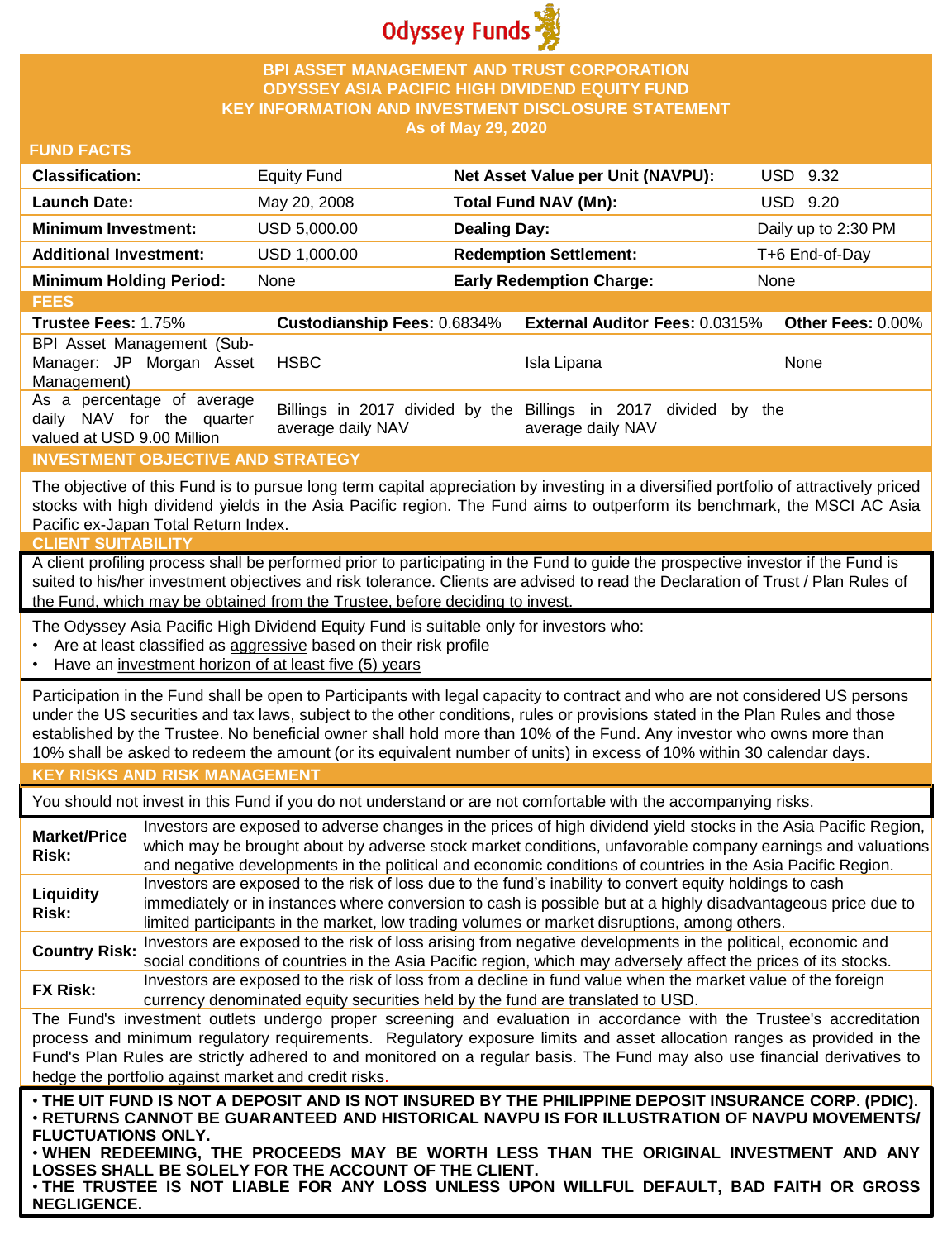# **FUND PERFORMANCE AND STATISTICS AS OF MAY 29, 2020**

(Purely for reference purposes and is not a guarantee of future results)

### **NAVPU GRAPH**



| <b>CUMULATIVE PERFORMANCE (%) 1</b>               |            |          |          |          |          |           |  |
|---------------------------------------------------|------------|----------|----------|----------|----------|-----------|--|
|                                                   | 1 mo       | 3 mos    | 6 mos    | 1YR      | 3YRS     | S.I       |  |
| Fund                                              | $-1.79$    | $-11.07$ | $-16.19$ | $-14.73$ | $-13.94$ | $-6.80$   |  |
| <b>Benchmark</b>                                  | $-0.32$    | $-5.90$  | $-8.19$  | $-2.02$  | 3.65     | 34.55     |  |
| <b>ANNUALIZED PERFORMANCE (%) 1</b>               |            |          |          |          |          |           |  |
|                                                   | 1YR        | 2YRS     | 3YRS     | 4YRS     | 5YRS     | S.I       |  |
| Fund                                              | $-14.73$   | $-10.13$ | $-4.88$  | $-0.48$  | $-2.83$  | $-0.58$   |  |
| <b>Benchmark</b>                                  | $-2.02$    | $-5.45$  | 1.20     | 6.75     | 1.86     | 2.50      |  |
| <b>CALENDAR YEAR PERFORMANCE (%) 1</b>            |            |          |          |          |          |           |  |
|                                                   | <b>YTD</b> | 2019     | 2018     | 2017     | 2016     | 2015      |  |
| Fund                                              | $-20.21$   | 11.24    | $-9.01$  | 20.33    | 3.45     | $-9.91$   |  |
| <b>Benchmark</b>                                  | $-13.62$   | 20.14    | $-14.23$ | 37.63    | 6.18     | $-9.47$   |  |
| <b>PORTFOLIO COMPOSITION</b>                      |            |          |          |          |          |           |  |
| <b>Allocation</b>                                 |            |          |          |          |          | % of Fund |  |
| Equities                                          |            |          |          |          |          | 95.68     |  |
| Cash                                              |            |          |          |          |          | 4.62      |  |
| Time deposits and money market                    |            |          |          |          |          |           |  |
| Other receivables - net of liabilities<br>$-0.29$ |            |          |          |          |          |           |  |
| % of Equities<br><b>Top Five Sector Holdings</b>  |            |          |          |          |          |           |  |
| Financials                                        |            |          |          |          |          | 24.68     |  |
| Information Technology                            |            |          |          |          | 21.62    |           |  |

Real Estate 15.60 Communication Services **11.57** Industrials 9.44 **Top Five Country Weightings % of Equities** China 24.79 Hong Kong 16.00 Australia 14.56 Singapore 13.16 Taiwan 12.45

# **NAVPU over the past 12 months** Highest 11.95 Lowest 8.48 **STATISTICS** Portfolio Beta 0.99 Volatility, Past 1 Year  $(\%)$  <sup>2</sup> 25.13 Sharpe Ratio<sup>3</sup> and Sharpe Ratio<sup>3</sup> and Sharpe Ratio<sup>3</sup> and Sharpe Ratio<sup>3</sup> Information Ratio<sup>4</sup> and 13.03 Current Number of Holdings **62**

# <sup>1</sup>Returns are net of fees.

<sup>2</sup>Measures the degree to which the Fund fluctuates vis-à-vis its average return over a period of time.

<sup>3</sup>Used to characterize how well the return of a Fund compensates the investor for the level of risk taken. The higher the number, the better.

<sup>4</sup>Measures reward-to-risk efficiency of the portfolio relative to the benchmark. The higher the number, the higher the reward per unit of risk.

<sup>5</sup>Since inception.

6 Includes accrued income, investment securities purchased, accrued expenses, etc.

\*Declaration of Trust is available upon request through branch of account.

# **TOP TEN HOLDINGS**

| Name                                  | % of Equities |
|---------------------------------------|---------------|
| <b>Samsung Electronics</b>            | 8.52          |
| Taiwan Semiconductor<br>Manufacturing | 7.28          |
| Hong Kong Exchanges & Clearing        | 5.07          |
| CLP Holdings                          | 4.84          |
| Mapletree Logistics Trust             | 4.14          |
| Brambles                              | 4.02          |
| China Mobile                          | 3.57          |
| China Merchants Bank                  | 3.03          |
| Ping An Insurance                     | 2.80          |
| Ascendas India Trust                  | 2.57          |
|                                       |               |

# **RELATED PARTY TRANSACTIONS\***

The Fund has no transactions and outstanding investments with entities related to BPI Asset Management and Trust Corporation (BPI AMTC).

\* Related party in accordance with BPI AMTC's internal policy.

For more information, you may contact us at (632) 8580-**AMTC** (2682),

email us at bpi\_asset\_management@bpi.com.ph or visit our website, www.bpiassetmanagement.com.